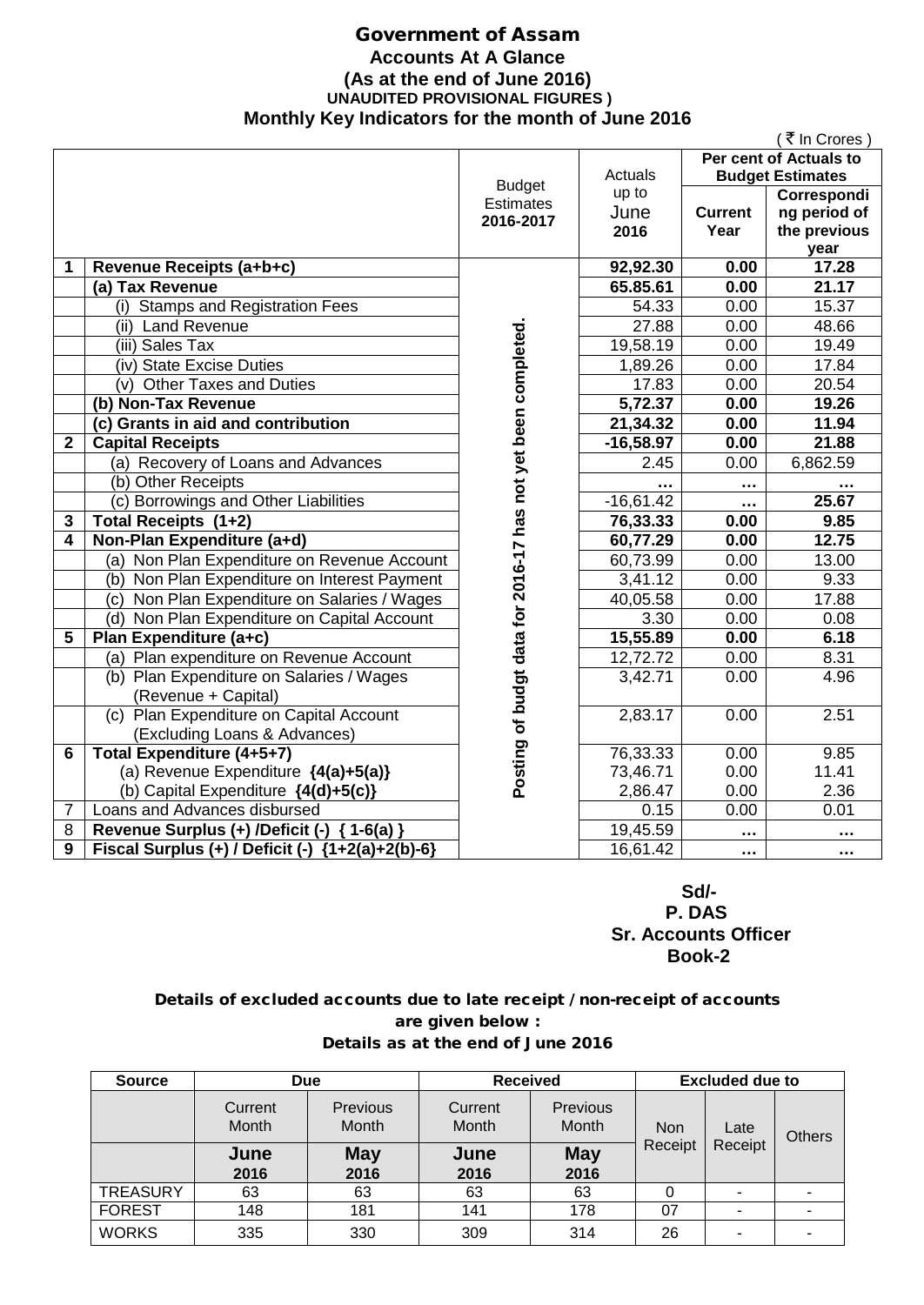## Monthly trend of **TAX REVENUE** ( Refer to Item No. 1 (a) of Monthly Accounts at a Glance )

|                  |                |                    |                | ∶ ₹ In crores)     |
|------------------|----------------|--------------------|----------------|--------------------|
|                  |                | 2016-17            |                | 2015-16            |
| <b>Months</b>    | <b>MONTHLY</b> | <b>PROGRESSIVE</b> | <b>MONTHLY</b> | <b>PROGRESSIVE</b> |
| <b>APRIL</b>     | 2,177.07       | 2,177.07           | 2,073.24       | 2,073.24           |
| <b>MAY</b>       | 2,193.61       | 4,370.68           | 2,085.84       | 4,159.08           |
| <b>JUNE</b>      | 2,214.93       | 6.858.61           | 2,099.58       | 6,258.66           |
| <b>JULY</b>      |                |                    | 2,061.65       | 8,320.31           |
| <b>AUGUST</b>    |                |                    | 2,018.74       | 10,339.05          |
| <b>SEPTEMBER</b> |                |                    | 1,977.32       | 12,316.37          |
| <b>OCTOBER</b>   |                |                    | 2,074.74       | 14,391.11          |
| <b>NOVEMBER</b>  |                |                    | 2,025.99       | 16,417.10          |
| <b>DECEMBER</b>  |                |                    | 2,100.97       | 18,518.07          |
| <b>JANUARY</b>   |                |                    | 2,095.49       | 20,613.56          |
| <b>FEBRUARY</b>  |                |                    | 2,116.48       | 22,730.04          |
| <b>MARCH</b>     |                |                    | 4,161.34       | 26,891.38          |

**Note :** As the details of excluded accounts are not likely to be the same for the current and corresponding periods, the comparison will be indicative only. For details of excluded accounts, reference to Accounts at a Glance is invited.

# Monthly trend of **NON-TAX REVENUE** ( Refer to Item No. 1 (b) of Monthly Accounts at a Glance )

|                  |                |                    |                | ∶ ₹ In crores)     |
|------------------|----------------|--------------------|----------------|--------------------|
| <b>Months</b>    |                | 2016-17            | 2015-16        |                    |
|                  | <b>MONTHLY</b> | <b>PROGRESSIVE</b> | <b>MONTHLY</b> | <b>PROGRESSIVE</b> |
| <b>APRIL</b>     | 166.18         | 166.18             | 331.93         | 331.93             |
| <b>MAY</b>       | 186.78         | 352.96             | 199.48         | 531.41             |
| <b>JUNE</b>      | 219.41         | 572.37             | 301.79         | 833.20             |
| <b>JULY</b>      |                |                    | 231.52         | 1,064.72           |
| <b>AUGUST</b>    |                |                    | 167.27         | 1,231.99           |
| <b>SEPTEMBER</b> |                |                    | 165.17         | 1,397.16           |
| <b>OCTOBER</b>   |                |                    | 202.77         | 1,599.93           |
| <b>NOVEMBER</b>  |                |                    | 211.23         | 1,811.16           |
| <b>DECEMBER</b>  |                |                    | 185.94         | 1,997.10           |
| <b>JANUARY</b>   |                |                    | 204.50         | 2,201.60           |
| <b>FEBRUARY</b>  |                |                    | 197.19         | 2,398.79           |
| <b>MARCH</b>     |                |                    | 361.21         | 2,760.00           |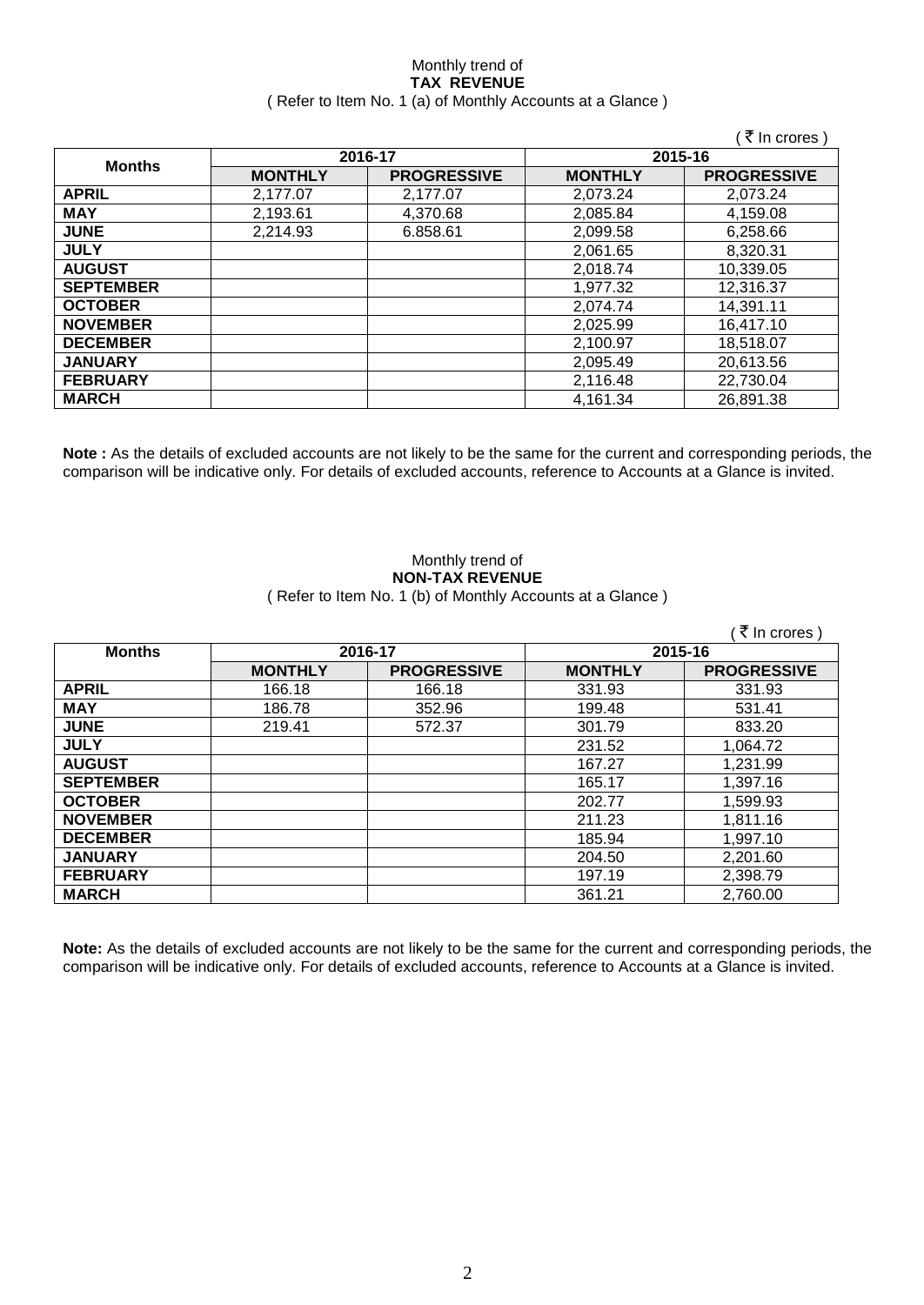# Monthly trend of **GRANTS-IN-AID AND CONTRIBUTION**

( Refer to Item No. 1 (c) of Monthly Accounts at a Glance )

|                  |                |                    |                | ( ₹ In crores )    |
|------------------|----------------|--------------------|----------------|--------------------|
| <b>Months</b>    |                | 2016-17            |                | 2015-16            |
|                  | <b>MONTHLY</b> | <b>PROGRESSIVE</b> | <b>MONTHLY</b> | <b>PROGRESSIVE</b> |
| <b>APRIL</b>     | 443.89         | 443.89             | 373.68         | 373.68             |
| <b>MAY</b>       | 781.92         | 1,225.81           | 1,448.44       | 1,822.12           |
| <b>JUNE</b>      | 908.51         | 2,134.32           | 945.32         | 2,767.45           |
| <b>JULY</b>      |                |                    | 627.02         | 3,394.47           |
| <b>AUGUST</b>    |                |                    | 2,215.65       | 5,610.12           |
| <b>SEPTEMBER</b> |                |                    | 1,351.85       | 6,961.97           |
| <b>OCTOBER</b>   |                |                    | 404.19         | 7,366.16           |
| <b>NOVEMBER</b>  |                |                    | 508.64         | 7,874.80           |
| <b>DECEMBER</b>  |                |                    | 1,102.87       | 8,977.67           |
| <b>JANUARY</b>   |                |                    | 311.91         | 9,289.58           |
| <b>FEBRUARY</b>  |                |                    | 854.30         | 10,143.88          |
| <b>MARCH</b>     |                |                    | 2,652.17       | 12,796.05          |

**Note :** As the details of excluded accounts are not likely to be the same for the current and corresponding periods, the comparison will be indicative only. For details of excluded accounts, reference to Accounts at a Glance is invited.

## Monthly trend of **RECOVERY OF LOANS AND ADVANCES** ( Refer to Item No. 2 (a) of Monthly Accounts at a Glance )

|                  |                |                    |                | (₹ In crores)      |
|------------------|----------------|--------------------|----------------|--------------------|
| <b>Months</b>    |                | 2016-17            | 2015-16        |                    |
|                  | <b>MONTHLY</b> | <b>PROGRESSIVE</b> | <b>MONTHLY</b> | <b>PROGRESSIVE</b> |
| <b>APRIL</b>     | 0.41           | 0.41               | 503.35         | 503.35             |
| <b>MAY</b>       | 1.04           | 1.45               | 0.57           | 503.92             |
| <b>JUNE</b>      | 1.00           | 2.45               | 0.48           | 504.40             |
| <b>JULY</b>      |                |                    | 0.37           | 504.77             |
| <b>AUGUST</b>    |                |                    | 2.47           | 507.24             |
| <b>SEPTEMBER</b> |                |                    | 0.39           | 507.63             |
| <b>OCTOBER</b>   |                |                    | 0.68           | 508.31             |
| <b>NOVEMBER</b>  |                |                    | 0.38           | 508.69             |
| <b>DECEMBER</b>  |                |                    | 0.50           | 509.19             |
| <b>JANUARY</b>   |                |                    | 0.41           | 509.60             |
| <b>FEBRUARY</b>  |                |                    | 0.28           | 509.88             |
| <b>MARCH</b>     |                |                    | 0.60           | 510.48             |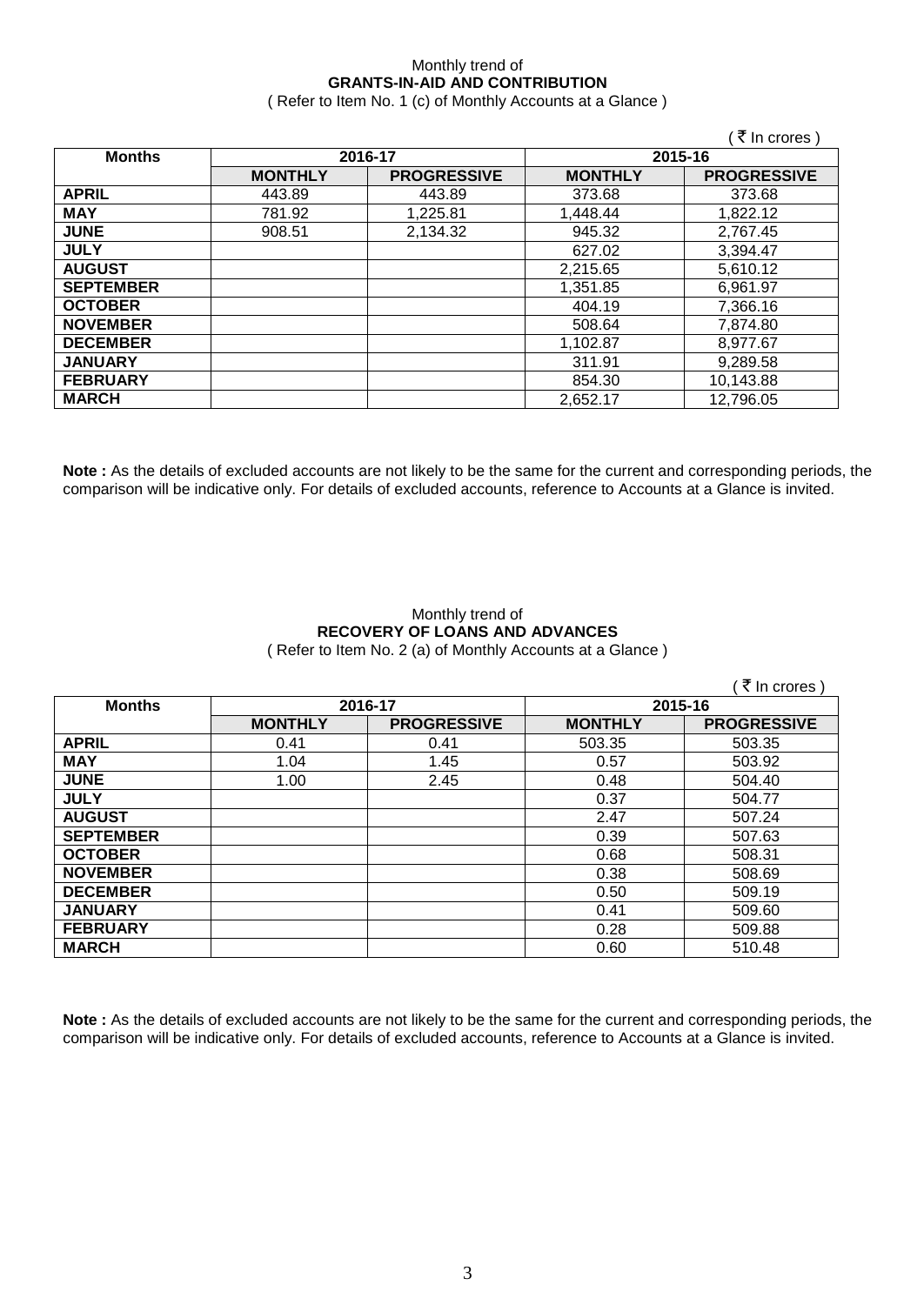# Monthly trend of **OTHER RECEIPTS** ( Refer to Item No. 2 (b) of Monthly Accounts at a Glance )

|                  |                |                    |                | (₹ In crores)      |
|------------------|----------------|--------------------|----------------|--------------------|
| <b>Months</b>    |                | 2016-17            | 2015-16        |                    |
|                  | <b>MONTHLY</b> | <b>PROGRESSIVE</b> | <b>MONTHLY</b> | <b>PROGRESSIVE</b> |
| <b>APRIL</b>     | 0.00           | 0.00               | 0.00           | 0.00               |
| <b>MAY</b>       | 0.00           | 0.00               | 0.00           | 0.00               |
| <b>JUNE</b>      | 0.00           | 0.00               | 0.00           | 0.00               |
| <b>JULY</b>      |                |                    | 0.00           | 0.00               |
| <b>AUGUST</b>    |                |                    | 0.00           | 0.00               |
| <b>SEPTEMBER</b> |                |                    | 0.00           | 0.00               |
| <b>OCTOBER</b>   |                |                    | 0.00           | 0.00               |
| <b>NOVEMBER</b>  |                |                    | 0.00           | 0.00               |
| <b>DECEMBER</b>  |                |                    | 0.00           | 0.00               |
| <b>JANUARY</b>   |                |                    | 0.00           | 0.00               |
| <b>FEBRUARY</b>  |                |                    | 0.00           | 0.00               |
| <b>MARCH</b>     |                |                    | 0.00           | 0.00               |

**Note :** As the details of excluded accounts are not likely to be the same for the current and corresponding periods, the comparison will be indicative only. For details of excluded accounts, reference to Accounts at a Glance is invited.

## Monthly trend of **BORROWINGS AND OTHER LIABILITIES** ( Refer to Item No. 2 (c) of Monthly Accounts at a Glance )

| <b>Months</b>    |                | 2016-17            |                | 2015-16            |
|------------------|----------------|--------------------|----------------|--------------------|
|                  | <b>MONTHLY</b> | <b>PROGRESSIVE</b> | <b>MONTHLY</b> | <b>PROGRESSIVE</b> |
| <b>APRIL</b>     | $-868.08$      | $-868.08$          | $-2,270.58$    | $-2,270.58$        |
| <b>MAY</b>       | 54.76          | $-813.32$          | $-1,664.91$    | $-3,935.49$        |
| <b>JUNE</b>      | $-848.10$      | -1661.42           | 506.92         | $-3,428.57$        |
| <b>JULY</b>      |                |                    | $-359.74$      | $-3,788.31$        |
| <b>AUGUST</b>    |                |                    | $-2,395.33$    | $-6,183.64$        |
| <b>SEPTEMBER</b> |                |                    | $-352.87$      | $-6,536.51$        |
| <b>OCTOBER</b>   |                |                    | 892.22         | $-5,644.29$        |
| <b>NOVEMBER</b>  |                |                    | 181.10         | $-5,463.19$        |
| <b>DECEMBER</b>  |                |                    | -471.32        | $-5,934.51$        |
| <b>JANUARY</b>   |                |                    | 1,355.00       | $-4,579.51$        |
| <b>FEBRUARY</b>  |                |                    | 470.69         | $-4,108.82$        |
| <b>MARCH</b>     |                |                    | 392.46         | $-3,716.36$        |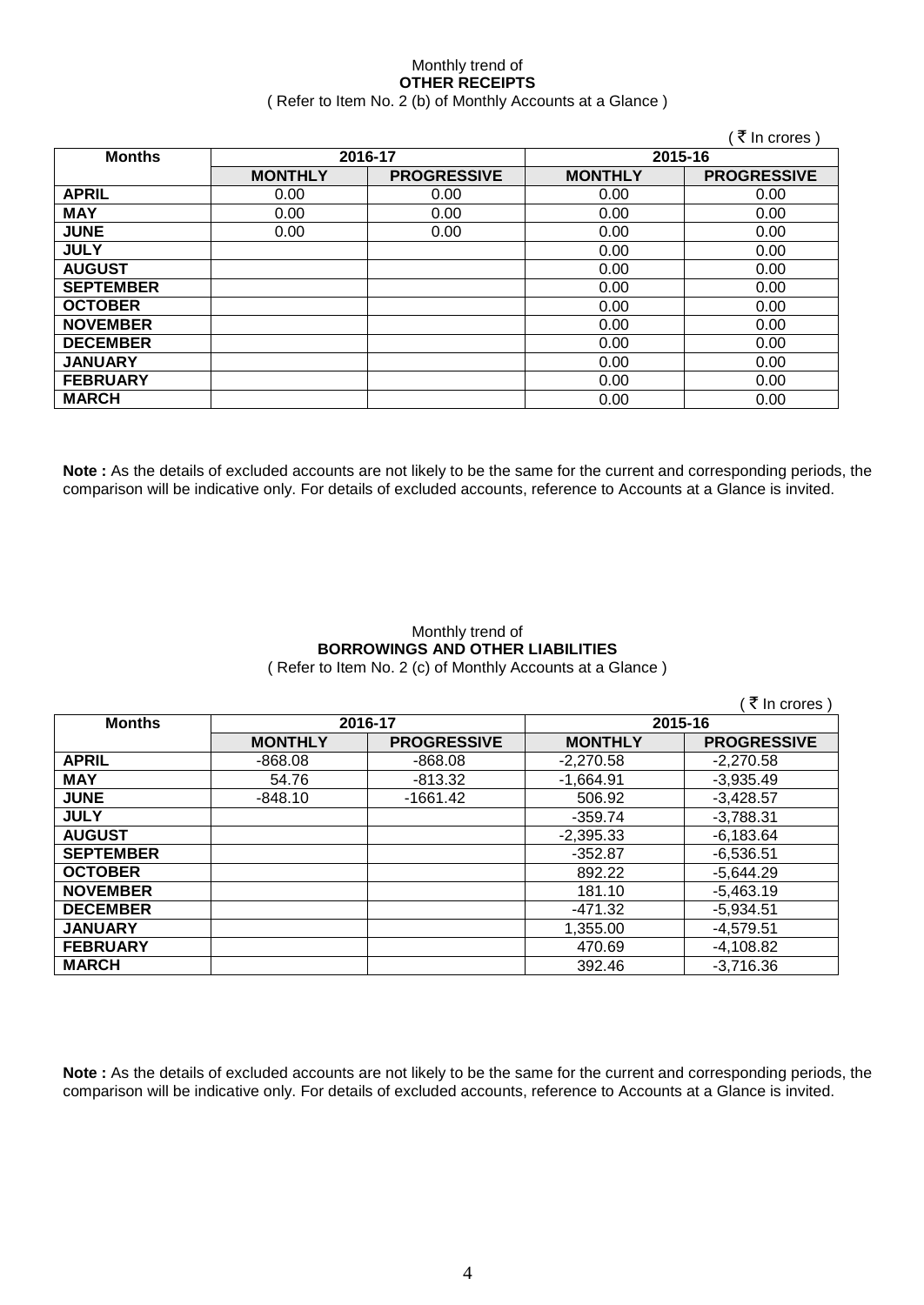## Monthly trend of **TOTAL RECEIPTS** ( Refer to Item No. 3 of Monthly Accounts at a Glance )

|                  |                |                    |                | ₹ In crores)       |
|------------------|----------------|--------------------|----------------|--------------------|
| <b>Months</b>    |                | 2016-17            | 2015-16        |                    |
|                  | <b>MONTHLY</b> | <b>PROGRESSIVE</b> | <b>MONTHLY</b> | <b>PROGRESSIVE</b> |
| <b>APRIL</b>     | 1,919.47       | 1,919.47           | 1,011.62       | 1,011.62           |
| <b>MAY</b>       | 3,218.11       | 5,137.57           | 2,069.43       | 3,081.05           |
| <b>JUNE</b>      | 2,495.75       | 7,633.33           | 3,854.09       | 6,935.14           |
| <b>JULY</b>      |                |                    | 2,560.82       | 9,495.96           |
| <b>AUGUST</b>    |                |                    | 2,008.80       | 11,504.76          |
| <b>SEPTEMBER</b> |                |                    | 3,141.85       | 14,646.61          |
| <b>OCTOBER</b>   |                |                    | 3,574.61       | 18,221.22          |
| <b>NOVEMBER</b>  |                |                    | 2,927.34       | 21,148.56          |
| <b>DECEMBER</b>  |                |                    | 2,918.96       | 24,067.52          |
| <b>JANUARY</b>   |                |                    | 3,967.31       | 28,034.83          |
| <b>FEBRUARY</b>  |                |                    | 3,638.94       | 31,673.77          |
| <b>MARCH</b>     |                |                    | 7,567.78       | 39,241.55          |

**Note** : As the details of excluded accounts are not likely to be the same for the current and corresponding periods, the comparison will be indicative only. For details of excluded accounts, reference to Accounts at a Glance is invited.

### Monthly trend of **NON-PLAN EXPENDITURE ON REVENUE ACCOUNT** ( Refer to Item No. 4 (a) of Monthly Accounts at a Glance )

|                  |                |                    |                | ₹ In crores)       |
|------------------|----------------|--------------------|----------------|--------------------|
| <b>Months</b>    | 2016-17        |                    |                | 2015-16            |
|                  | <b>MONTHLY</b> | <b>PROGRESSIVE</b> | <b>MONTHLY</b> | <b>PROGRESSIVE</b> |
| <b>APRIL</b>     | 1,855.80       | 1,855.80           | 904.35         | 904.35             |
| <b>MAY</b>       | 2,330.11       | 4,185.91           | 1,812.59       | 2,716.94           |
| <b>JUNE</b>      | 1.888.08       | 6,073.99           | 2,293.03       | 5,009.97           |
| <b>JULY</b>      |                |                    | 1,990.00       | 6,999.97           |
| <b>AUGUST</b>    |                |                    | 1,644.29       | 8,644.26           |
| <b>SEPTEMBER</b> |                |                    | 1,952.76       | 10,597.02          |
| <b>OCTOBER</b>   |                |                    | 2,200.25       | 12,797.27          |
| <b>NOVEMBER</b>  |                |                    | 2,327.14       | 15,124.41          |
| <b>DECEMBER</b>  |                |                    | 2,283.93       | 17,408.34          |
| <b>JANUARY</b>   |                |                    | 2,152.18       | 19,560.52          |
| <b>FEBRUARY</b>  |                |                    | 2,775.97       | 22,336.49          |
| <b>MARCH</b>     |                |                    | 4,672.92       | 27,009.41          |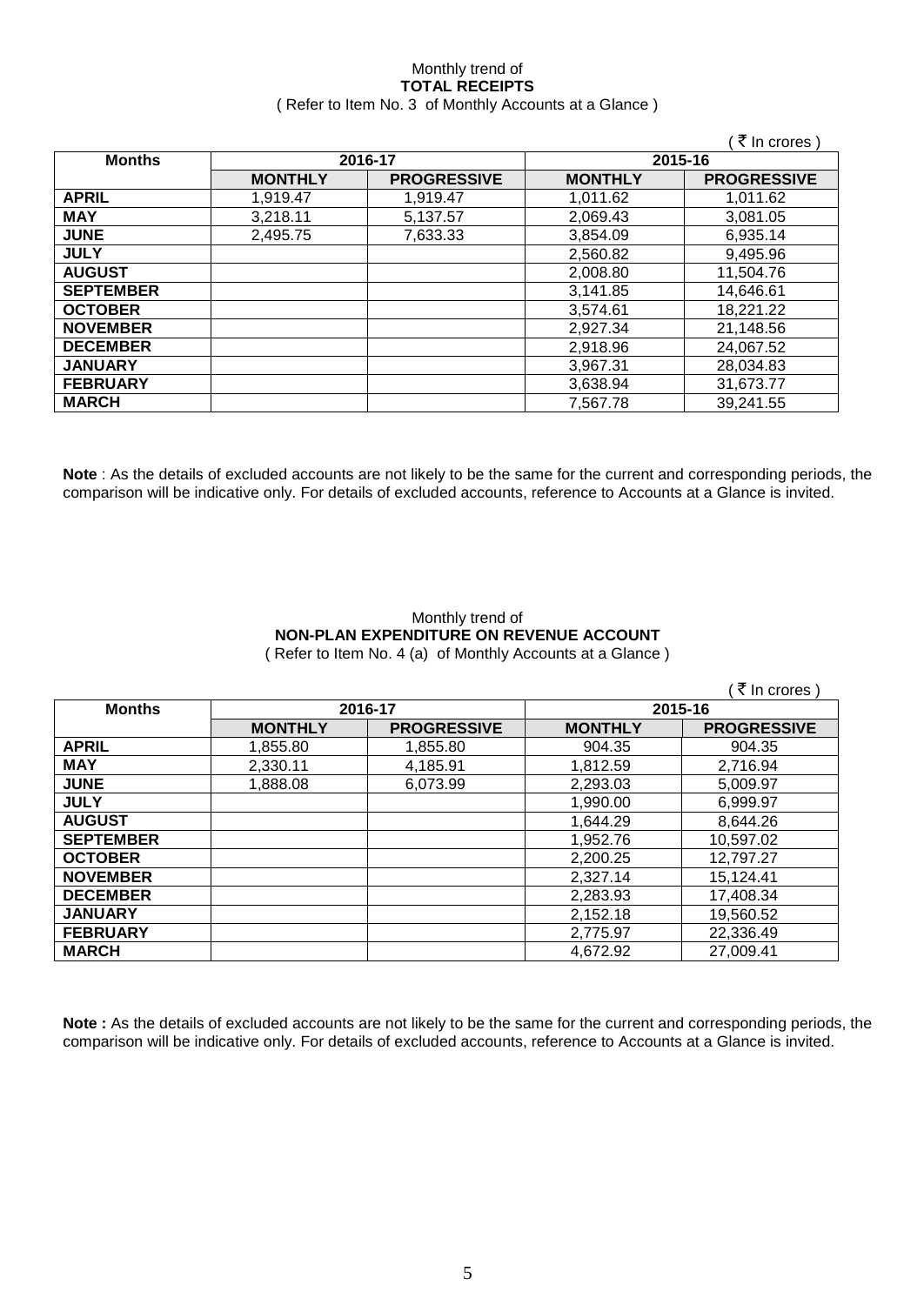# Monthly trend of **NON-PLAN EXPENDITURE ON INTEREST PAYMENT**

( Refer to Item No. 4 (b) of Monthly Accounts at a Glance )

| <b>Months</b>    | 2016-17        |                    | 2015-16        |                    |
|------------------|----------------|--------------------|----------------|--------------------|
|                  | <b>MONTHLY</b> | <b>PROGRESSIVE</b> | <b>MONTHLY</b> | <b>PROGRESSIVE</b> |
| <b>APRIL</b>     | 103.52         | 103.52             | 10.08          | 10.08              |
| <b>MAY</b>       | 317.46         | 420.98             | 118.40         | 128.48             |
| <b>JUNE</b>      | -79.86         | 341.12             | 133.76         | 262.24             |
| <b>JULY</b>      |                |                    | 87.71          | 349.95             |
| <b>AUGUST</b>    |                |                    | 221.32         | 571.27             |
| <b>SEPTEMBER</b> |                |                    | 332.61         | 903.88             |
| <b>OCTOBER</b>   |                |                    | 119.31         | 1,023.19           |
| <b>NOVEMBER</b>  |                |                    | 32.76          | 1,055.95           |
| <b>DECEMBER</b>  |                |                    | 170.99         | 1,226.94           |
| <b>JANUARY</b>   |                |                    | 134.42         | 1,361.36           |
| <b>FEBRUARY</b>  |                |                    | 237.77         | 1,599.13           |
| <b>MARCH</b>     |                |                    | 373.36         | 1,972.49           |

**Note :** As the details of excluded accounts are not likely to be the same for the current and corresponding periods, the comparison will be indicative only. For details of excluded accounts, reference to Accounts at a Glance is invited.

# Monthly trend of **NON-PLAN EXPENDITURE ON CAPITAL ACCOUNT ( EXCLUDING LOANS & ADVANCES )**

( Refer to Item No. 4 (d) of Monthly Accounts at a Glance )

 $($   $\bar{z}$  In crores )

| <b>Months</b>    |                | 2016-17            | 2015-16        |                    |  |
|------------------|----------------|--------------------|----------------|--------------------|--|
|                  | <b>MONTHLY</b> | <b>PROGRESSIVE</b> | <b>MONTHLY</b> | <b>PROGRESSIVE</b> |  |
| <b>APRIL</b>     | 0.00           | 0.00               | 0.00           | 0.00               |  |
| <b>MAY</b>       | 2.84           | 2.84               | $-0.01$        | $-0.01$            |  |
| <b>JUNE</b>      | 0.46           | 3.30               | 0.54           | 0.53               |  |
| <b>JULY</b>      |                |                    | 0.29           | 0.82               |  |
| <b>AUGUST</b>    |                |                    | $-1.75$        | $-0.93$            |  |
| <b>SEPTEMBER</b> |                |                    | $-44.64$       | $-45.57$           |  |
| <b>OCTOBER</b>   |                |                    | 2.71           | $-42.86$           |  |
| <b>NOVEMBER</b>  |                |                    | 1.06           | $-41.80$           |  |
| <b>DECEMBER</b>  |                |                    | 15.35          | $-26.45$           |  |
| <b>JANUARY</b>   |                |                    | 16.28          | $-10.17$           |  |
| <b>FEBRUARY</b>  |                |                    | 4.95           | $-5.22$            |  |
| <b>MARCH</b>     |                |                    | $-7.82$        | $-13.04$           |  |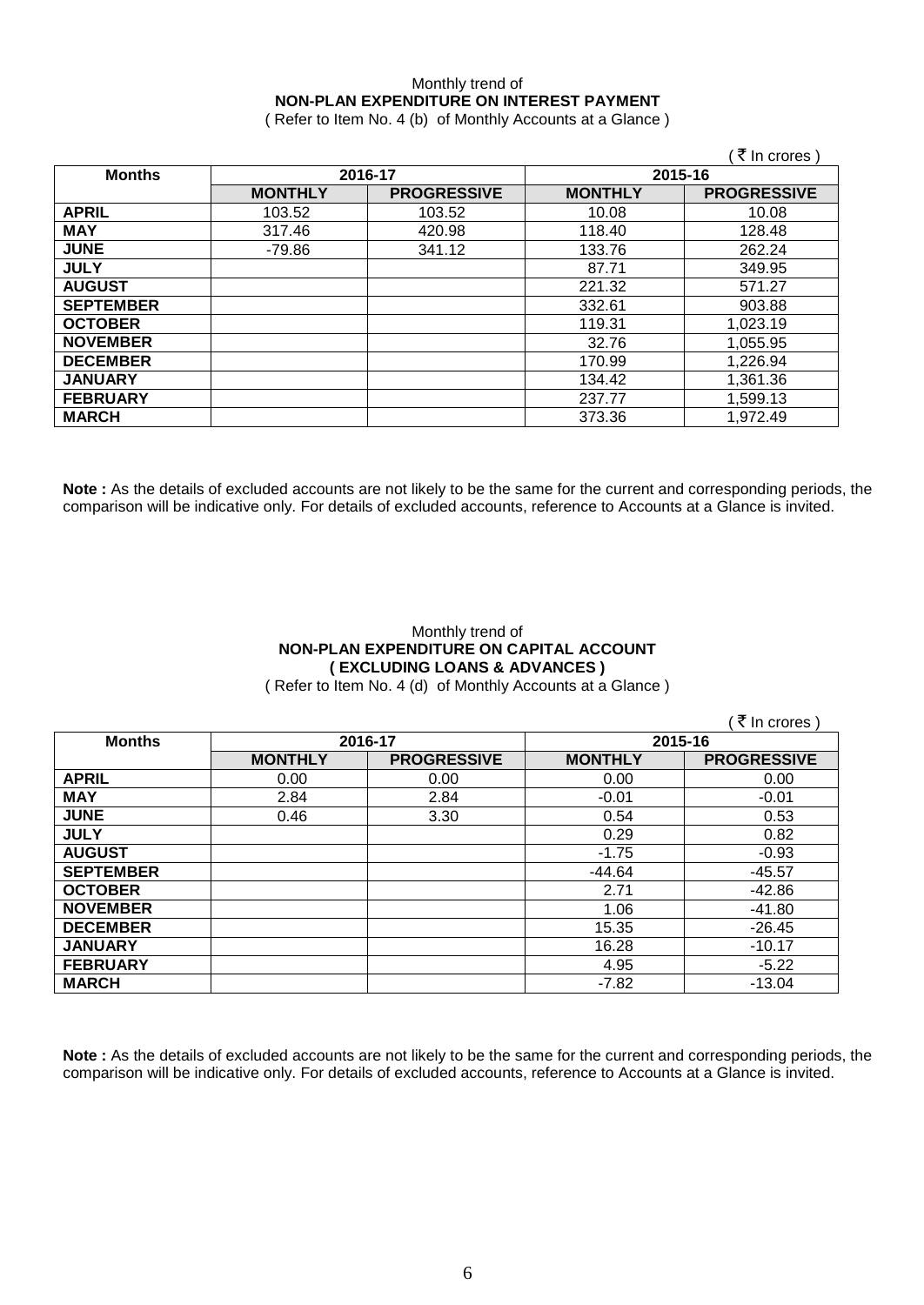# Monthly trend of **PLAN EXPENDITURE ON REVENUE ACCOUNT**

( Refer to Item No. 5 (a) of Monthly Accounts at a Glance )

|                  |                |                    |                | (₹ In crores)      |
|------------------|----------------|--------------------|----------------|--------------------|
| <b>Months</b>    | 2016-17        |                    | 2015-16        |                    |
|                  | <b>MONTHLY</b> | <b>PROGRESSIVE</b> | <b>MONTHLY</b> | <b>PROGRESSIVE</b> |
| <b>APRIL</b>     | 58.54          | 58.54              | 48.28          | 48.28              |
| <b>MAY</b>       | 703.05         | 761.59             | 103.60         | 151.88             |
| <b>JUNE</b>      | 511.13         | 1,272.72           | 1,468.79       | 1,638.67           |
| <b>JULY</b>      |                |                    | 279.22         | 1,917.89           |
| <b>AUGUST</b>    |                |                    | 125.35         | 2,043.24           |
| <b>SEPTEMBER</b> |                |                    | 1,095.45       | 3,138.69           |
| <b>OCTOBER</b>   |                |                    | 1,218.93       | 4,357.62           |
| <b>NOVEMBER</b>  |                |                    | 355.29         | 4,712.91           |
| <b>DECEMBER</b>  |                |                    | 470.57         | 5,183.48           |
| <b>JANUARY</b>   |                |                    | 1,390.66       | 6,574.14           |
| <b>FEBRUARY</b>  |                |                    | 573.67         | 7,147.81           |
| <b>MARCH</b>     |                |                    | 2,150.64       | 9,298.45           |

**Note** : As the details of excluded accounts are not likely to be the same for the current and corresponding periods, the comparison will be indicative only. For details of excluded accounts, reference to Accounts at a Glance is invited.

### Monthly trend of **PLAN EXPENDITURE ON CAPITAL ACCOUNT ( EXCLUDING LOANS & ADVANCES )** ( Refer to Item No. 5 (c) of Monthly Accounts at a Glance )

 $($  ₹ In crores  $)$ **Months 2016-17 2015-16 MONTHLY PROGRESSIVE MONTHLY PROGRESSIVE APRIL** 5.13 5.13 58.99 58.99 **MAY** | 182.11 | 187.24 | 153.19 | 212.18 **JUNE** 95.93 283.17 73.73 285.91 **JULY** 282.30 568.21 **AUGUST** 147.74 715.95 **SEPTEMBER** 138.28 854.23<br> **OCTOBER** 144.21 998.44 **OCTOBER** 144.21 998.44 **NOVEMBER** 1,242.28 **DECEMBER** 149.09 1,391.37<br> **JANUARY** 350.69 1,742.06 **JANUARY** 350.69 1,742.06 **FEBRUARY** | 249.35 | 1,991.41 **MARCH** 695.23 2,686.64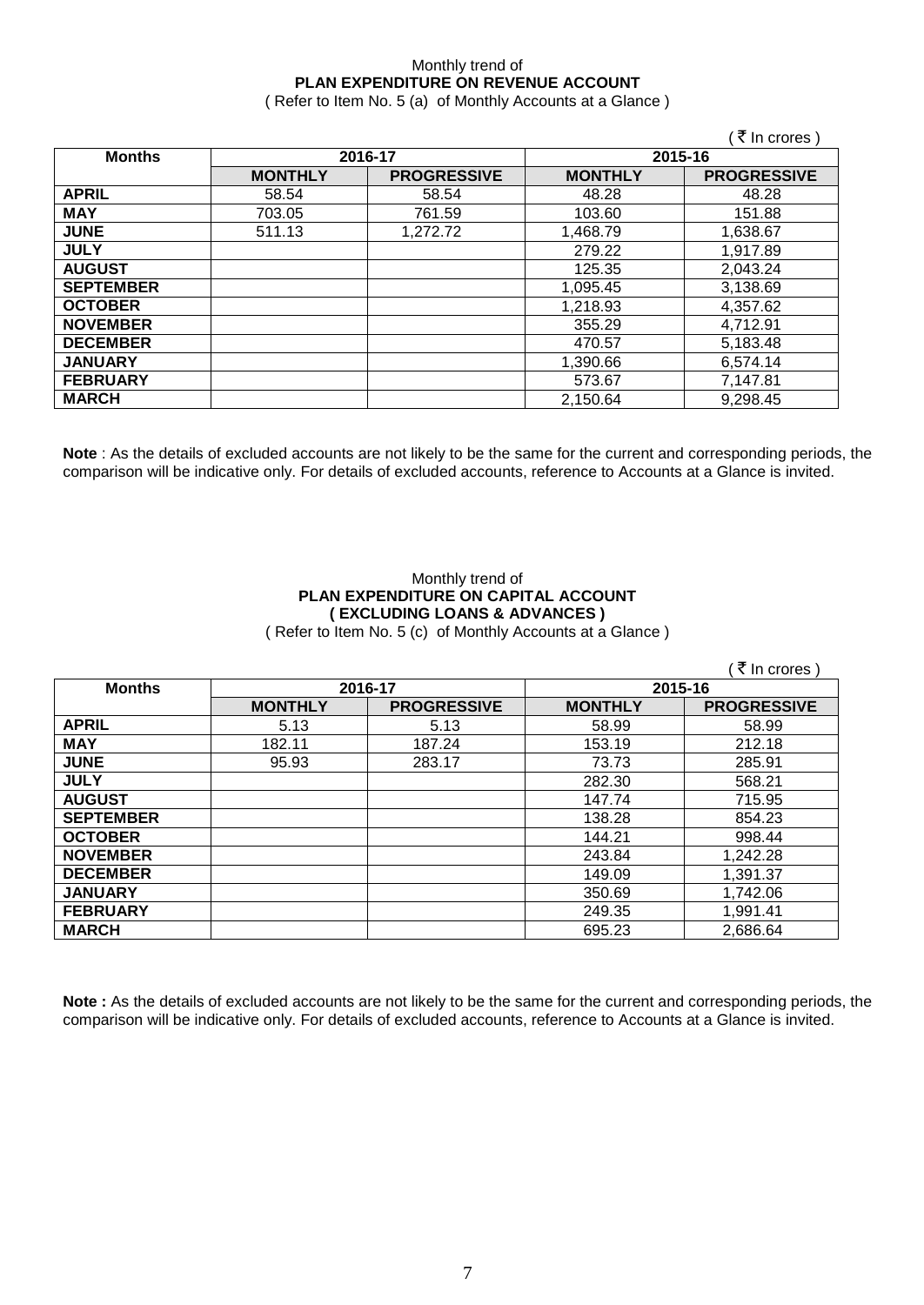## Monthly trend of **TOTAL EXPENDITURE** ( Refer to Item No. 6 of Monthly Accounts at a Glance )

|                  |                |                    |                | (₹ In crores)      |
|------------------|----------------|--------------------|----------------|--------------------|
| <b>Months</b>    | 2016-17        |                    | 2015-16        |                    |
|                  | <b>MONTHLY</b> | <b>PROGRESSIVE</b> | <b>MONTHLY</b> | <b>PROGRESSIVE</b> |
| <b>APRIL</b>     | 1,919.47       | 1,919.47           | 1,011.62       | 1,011.62           |
| <b>MAY</b>       | 3,218.11       | 5,137.58           | 2,069.43       | 3,081.05           |
| <b>JUNE</b>      | 2,495.75       | 7,633.33           | 3.854.09       | 6,935.14           |
| <b>JULY</b>      |                |                    | 2,560.82       | 9,495.96           |
| <b>AUGUST</b>    |                |                    | 2,008.80       | 11,504.76          |
| <b>SEPTEMBER</b> |                |                    | 3,141.85       | 14,646.61          |
| <b>OCTOBER</b>   |                |                    | 3,574.61       | 18,221.22          |
| <b>NOVEMBER</b>  |                |                    | 2,927.34       | 21,148.56          |
| <b>DECEMBER</b>  |                |                    | 2,918.96       | 24,067.52          |
| <b>JANUARY</b>   |                |                    | 3,967.31       | 28,034.83          |
| <b>FEBRUARY</b>  |                |                    | 3,638.94       | 31,673.77          |
| <b>MARCH</b>     |                |                    | 7,567.78       | 39,241.55          |

**Note :** As the details of excluded accounts are not likely to be the same for the current and corresponding periods, the comparison will be indicative only. For details of excluded accounts, reference to Accounts at a Glance is invited.

### Monthly trend of **REVENUE EXPENDITURE** ( Refer to Item No. 6(a) of Monthly Accounts at a Glance )

 $($   $\overline{\mathfrak{F}}$  In crores )

| <b>Months</b>    | 2016-17        |                    | 2015-16        |                    |
|------------------|----------------|--------------------|----------------|--------------------|
|                  | <b>MONTHLY</b> | <b>PROGRESSIVE</b> | <b>MONTHLY</b> | <b>PROGRESSIVE</b> |
| <b>APRIL</b>     | 1,914.34       | 1,914.34           | 952.64         | 952.64             |
| <b>MAY</b>       | 3,033.16       | 4,947.50           | 1,916.18       | 2,868.82           |
| <b>JUNE</b>      | 2,399.21       | 7,346.71           | 3,779.82       | 6,648.64           |
| <b>JULY</b>      |                |                    | 2,269.22       | 8,917.86           |
| <b>AUGUST</b>    |                |                    | 1,769.64       | 10,687.50          |
| <b>SEPTEMBER</b> |                |                    | 3,048.21       | 13,735.71          |
| <b>OCTOBER</b>   |                |                    | 3,419.18       | 17,154.89          |
| <b>NOVEMBER</b>  |                |                    | 2,682.43       | 19,837.32          |
| <b>DECEMBER</b>  |                |                    | 2,754.50       | 22,591.82          |
| <b>JANUARY</b>   |                |                    | 3.542.84       | 26,134.66          |
| <b>FEBRUARY</b>  |                |                    | 3,349.64       | 29,484.30          |
| <b>MARCH</b>     |                |                    | 6,823.56       | 36,307.86          |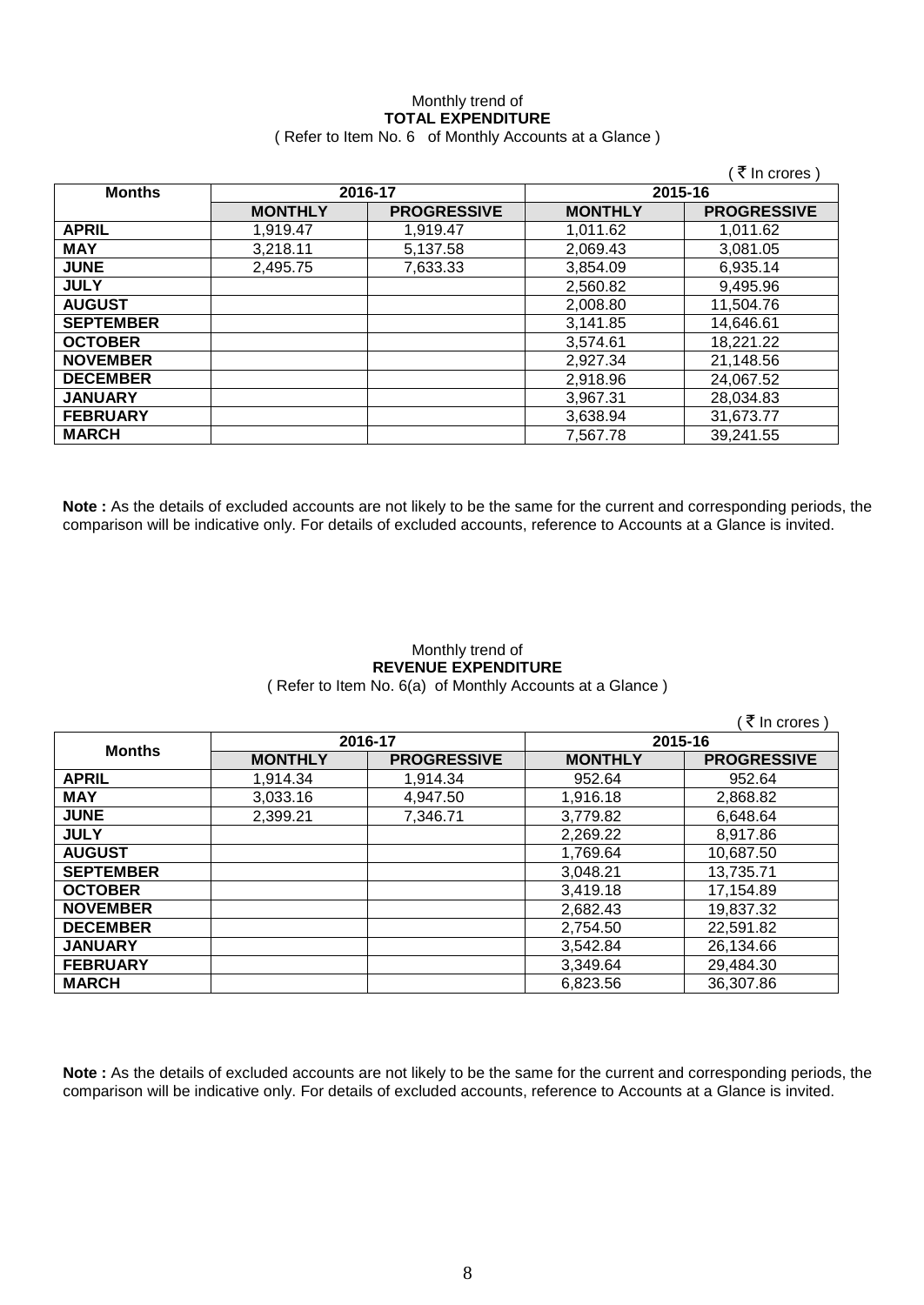# Monthly trend of **CAPITAL EXPENDITURE**  ( Refer to Item No. 6(b) of Monthly Accounts at a Glance )

|                  |                |                    |                | ∶ ₹ In crores)     |
|------------------|----------------|--------------------|----------------|--------------------|
| <b>Months</b>    | 2016-17        |                    | 2015-16        |                    |
|                  | <b>MONTHLY</b> | <b>PROGRESSIVE</b> | <b>MONTHLY</b> | <b>PROGRESSIVE</b> |
| <b>APRIL</b>     | 5.13           | 5.13               | 58.99          | 58.99              |
| <b>MAY</b>       | 184.95         | 190.08             | 153.18         | 212.17             |
| <b>JUNE</b>      | 96.39          | 286.47             | 74.27          | 286.44             |
| <b>JULY</b>      |                |                    | 282.59         | 569.03             |
| <b>AUGUST</b>    |                |                    | 145.99         | 715.02             |
| <b>SEPTEMBER</b> |                |                    | 93.64          | 808.66             |
| <b>OCTOBER</b>   |                |                    | 146.92         | 955.58             |
| <b>NOVEMBER</b>  |                |                    | 244.90         | 1,200.48           |
| <b>DECEMBER</b>  |                |                    | 164.44         | 1,364.92           |
| <b>JANUARY</b>   |                |                    | 366.97         | 1,731.89           |
| <b>FEBRUARY</b>  |                |                    | 254.29         | 1,986.18           |
| <b>MARCH</b>     |                |                    | 687.42         | 2,673.60           |

**Note :** As the details of excluded accounts are not likely to be the same for the current and corresponding periods, the comparison will be indicative only. For details of excluded accounts, reference to Accounts at a Glance is invited.

## Monthly trend of **LOANS AND ADVANCES DISBURSED** ( Refer to Item No. 7 of Monthly Accounts at a Glance )

|                  |                |                    |                | ़ ₹ In crores )    |
|------------------|----------------|--------------------|----------------|--------------------|
| <b>Months</b>    | 2016-17        |                    | 2015-16        |                    |
|                  | <b>MONTHLY</b> | <b>PROGRESSIVE</b> | <b>MONTHLY</b> | <b>PROGRESSIVE</b> |
| <b>APRIL</b>     | 0.00           | 0.00               | 0.00           | 0.00               |
| <b>MAY</b>       | 0.00           | 0.00               | 0.06           | 0.06               |
| <b>JUNE</b>      | 0.15           | 0.15               | 0.00           | 0.06               |
| <b>JULY</b>      |                |                    | 9.01           | 9.07               |
| <b>AUGUST</b>    |                |                    | 93.17          | 102.24             |
| <b>SEPTEMBER</b> |                |                    | 0.00           | 102.24             |
| <b>OCTOBER</b>   |                |                    | 8.51           | 110.75             |
| <b>NOVEMBER</b>  |                |                    | 0.01           | 110.76             |
| <b>DECEMBER</b>  |                |                    | 0.02           | 110.78             |
| <b>JANUARY</b>   |                |                    | 57.50          | 168.28             |
| <b>FEBRUARY</b>  |                |                    | 35.00          | 203.28             |
| <b>MARCH</b>     |                |                    | 56.81          | 260.09             |